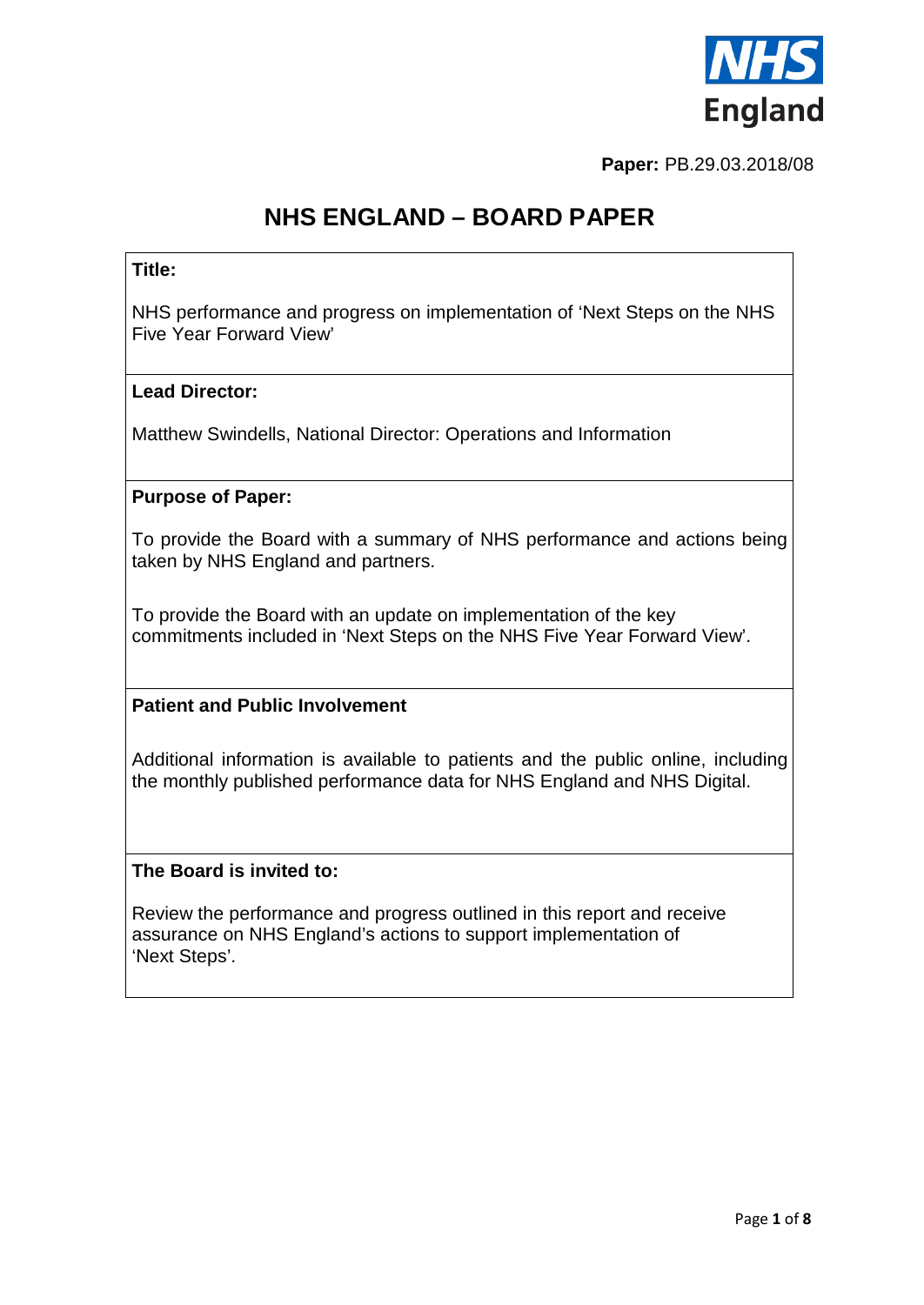# **NHS performance and implementation of 'Next Steps'**

## **Introduction**

- 1. 'Next Steps on the NHS Five Year Forward View' published in March 2017, is NHS England's business plan for 2017/18 and 2018/19. It sets out a range of specific commitments for improving the NHS over the next two years.
- 2. This paper focuses on the progress we are making in addressing the following priorities identified in 'Next Steps':
	- $\triangleright$  Urgent and emergency care
	- $\triangleright$  Primary care
	- $\triangleright$  Cancer
	- $\triangleright$  Mental health
	- $\triangleright$  Elective care
	- $\triangleright$  Integrating care locally
	- $\triangleright$  Harnessing Technology and Innovation
- 3. Information on current NHS performance is incorporated into this report. We also publish comprehensive statistics regarding NHS performance on our website: [https://www.england.nhs.uk/statistics/statistical-work-areas/combined](https://www.england.nhs.uk/statistics/statistical-work-areas/combined-performance-summary/)[performance-summary/](https://www.england.nhs.uk/statistics/statistical-work-areas/combined-performance-summary/)

# **Demand[1](#page-0-0)**

4. CCGs have had considerable success over the past year in moderating the growth rate of hospital demand. For **elective care**, GP referrals actually fell by -1.6% in 2017/18(compared to average annual growth of 3.8% in the prior 4 years). **A&E attendances** in 2017/18 rose by only 2.4% (compared by average annual growth of 4% in the prior 4 years). Furthermore, within this overall figure, attendance growth of Type 1 (acute hospital) A&Es was only 0.8%, since most of the overall recorded growth was in alternative channels such as urgent care centres, minor injuries units and walk-in centres. As for **non-elective admissions**, those actually requiring inpatient/overnight stay grew by a modest 1.7% in 2017/18, compared with growth of 7.2% in 'zero day'/'day care' emergency cases. Total **hospital occupied inpatient bed-days** increased by a modest 0.5% in 2017/18.

## **Urgent and emergency care**

5. The vision of the Urgent and Emergency Care (UEC) programme is to redesign and strengthen the urgent and emergency care system to ensure that patients receive the right care in the right place, first time. It brings together all urgent and emergency care services to drive UEC system transformation and A&E performance improvement.

 $\overline{1}$  These figures are based on month 12 activity numbers submitted by providers, they may change as final year end numbers are submitted.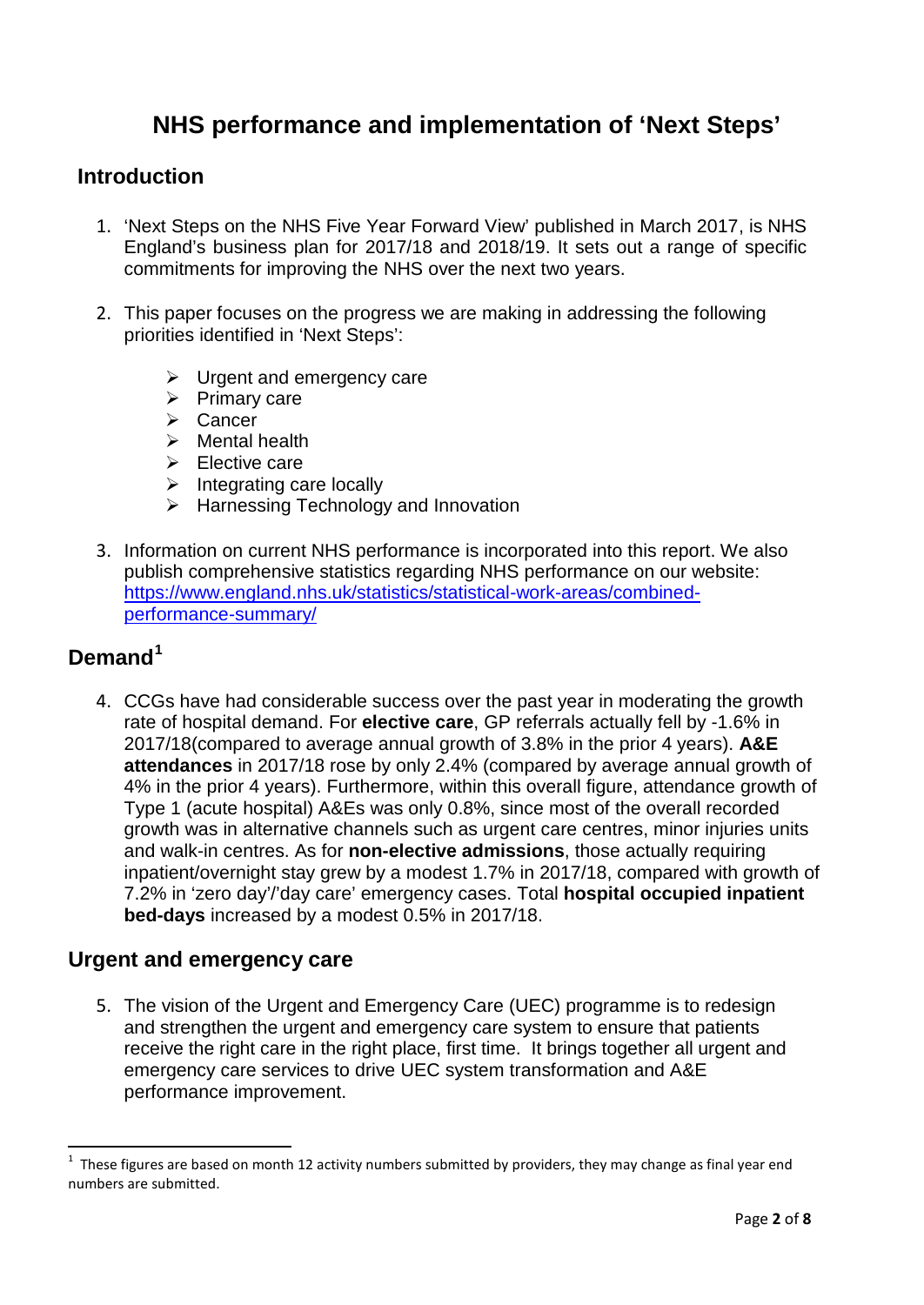- 6. Hospitals faced significant additional pressure during this winter due to the extended cold weather, the highest number of flu cases in six years and a spike in the levels of Norovirus. Despite this, the NHS has continued to see and treat, admit, transfer or discharge 88.5% of patients who attend A&E within four hours so far during 2018/19 in comparison to 88.4% during in 2017/18.
- 7. We have made progress towards the elements of UEC transformation as set out in Next Steps:
	- $\triangleright$  By the end of March 2018, all eligible acute Trusts with a Type 1 A&E had **front-door clinical streaming services in place.**
	- There was an average of 4,987 daily **Delayed Transfers of Care (DToC)** in March 2018, this represents a decrease from 4,996 in February 2018. There were 1,453 fewer daily delays in March 2018 than in March 2017, representing an annual reduction of 22.6%. Since the February 2017 baseline, there have been 1,658 beds freed up as a result of DTOC reductions.
	- We remain on track to deliver our ambition of 24 hour **'Core 24' mental health liaison teams** to 50% of acute hospitals by 2021. To date, £30m transformation funding has been awarded to 74 hospital sites from 2017- 2019. This will cover almost half of all hospitals by 2019. In 2017/18, £18m of funding was allocated to support mental health during winter. Of the 232 schemes supported an initial categorisation suggests that we funded:
	- $\geq$  58 schemes to support mental health liaison
	- $\geq$  32 crisis resolution/home treatment/first response schemes
	- $\geq$  28 discharge and step-down schemes, across acute and mental health services
	- $\geq$  18 specialist children and young people's schemes
	- $\geq$  24 older people's mental health/dementia schemes
	- More people are calling NHS 111 for advice and treatment for their urgent care needs. For the year ending March 2018, there were 16.0 million calls to NHS 111. This was 43,700 per day, and was an 8.6% increase on the previous twelve months. It is the highest number of calls NHS 111 has ever had in one year. More callers than ever before are accessing **clinical input**  when calling NHS 111, with more than 50% of callers receiving this in April 2018, exceeding the 50% target in the five year forward view. This proportion has increased every month since it was first collected in November 2016, when the proportion stood at 26.8%.

## **Primary Care**

- 8. The Primary Care Programme is supporting the delivery of the General Practice Forward View (GPFV) by increasing investment in primary care services, developing an increased and expanded workforce, and supporting the improvement of access, services and premises.
- 9. **Investment in general** practice continues as planned across a range of initiatives to support primary care transformation and delivery of the GPFV, to meet our commitment for CCGs to invest an additional £171m in primary care by 31 March 2019. 2017/18 was the first year of the investment in transformational support, and this commitment has been reiterated and reinforced as part of refreshing NHS plans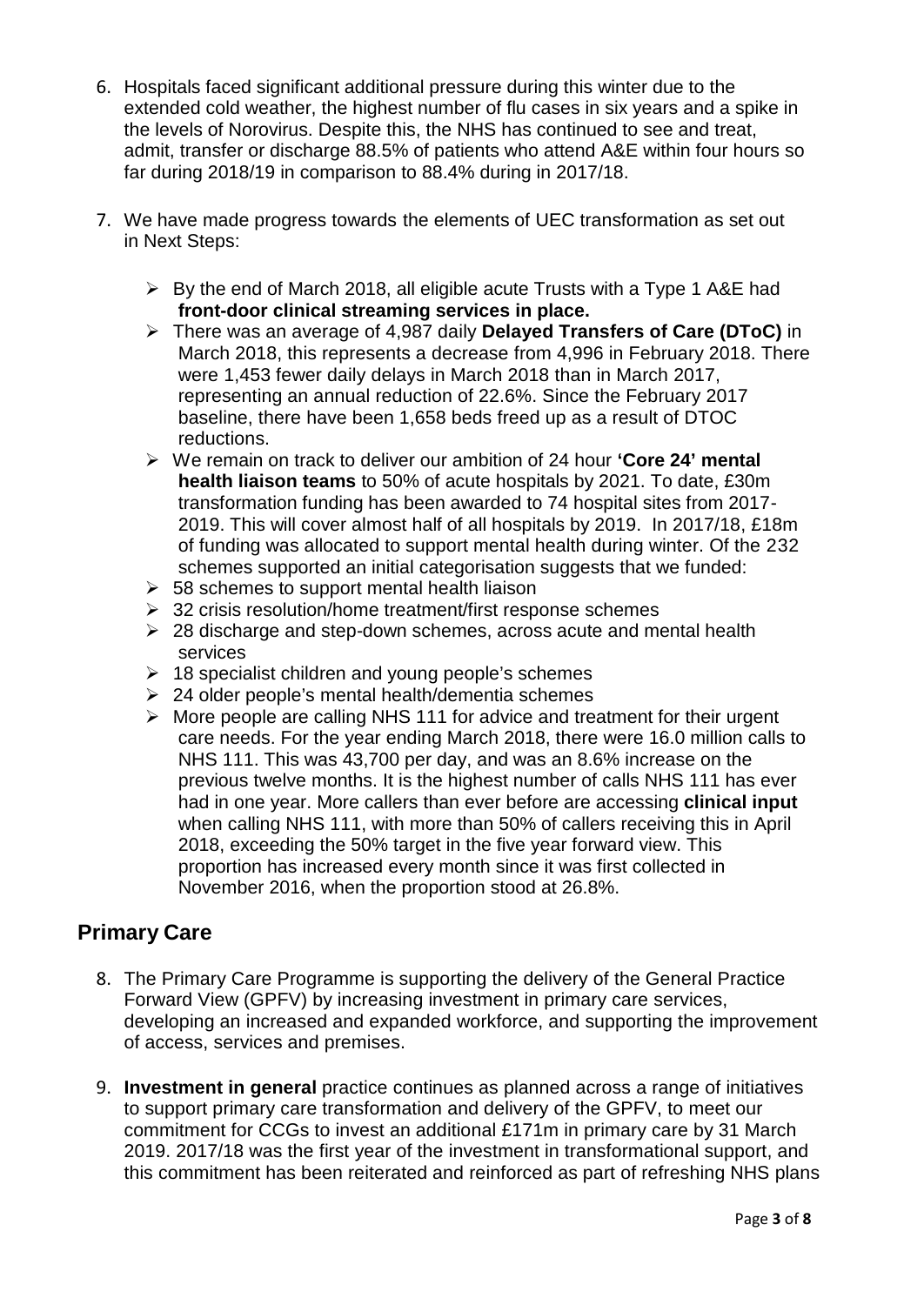for 2018/19. CCGs submitted their operational plans for 2018/19 in March and these are being reviewed.

- 10.As at 31 March 2018, 55% of the population could access **extended evening and weekend GP services across all 7 days of the week.** This has exceeded the mandate commitment to deliver access to enhanced GP services, including evening and weekend access, to a total of 40% of the population by 31 March 2018. Regions continue to work with all CCGs on their delivery plans to ensure the national target of 100% population extended access by 1 October 2018 is met. As at 31 March 2018, London had 100% population access to extended evening and weekend GP services across all 7 days.
- 11.We have supported improvements to the primary care **estate and technology infrastructure**, through the delivery of 970 projects to date in March 2018, with a further 700 schemes in development. We are now seeing examples of new or extended buildings and new technology which are delivering benefits to practices and patients. A set of case studies is being built up to demonstrate the impact the programme is having.
- 12.GP numbers continue to be under real pressure, with further net reductions. However, GP training is expanding, and the expanded international recruitment programme to recruit a further 2,000 GPs from abroad is also underway. It is anticipated that the first candidates will begin working in England by the end of September 2018.
- 13.Over 720 (FTE) GP practice based Clinical Pharmacists were actively working in general practice (as at March 2018), an increase of over 550 since September 2015. We anticipate that 1,200 FTE clinical pharmacists across over 3,000 practices and benefitting 34 million patients, will be in place by summer 2018 - with more planned as we move towards our target of 2,000 clinical pharmacists in post by 2020/21.
- 14.We continue to support GPs and primary care staff to maximise their time . As at 30 April 2018, 169 CCGs covering 5,587 practices, are engaged in the planning and delivery of a Time for Care programme locally.

## **Cancer**

- 15.In March 2018, 93.2% of patients received specialist input within two weeks of an urgent GP referral for suspected cancer, above the standard of 93%. Trusts continue to focus specifically on recovery of the **62 days from referral to treatment standard**. Latest data shows the NHS is now seeing the highest number of urgent suspected cancer cases on record, with the proportion of people treated within 62 days at the highest level since December 2015 - 84.7% against a standard of 85%.
- 16.Transformation in cancer services, supported by targeted national investment, includes the introduction of **Rapid Diagnostic and Assessment Centres**, currently being piloted in 10 areas. These centres are intended to diagnose cancers early in people who do not have 'alarm symptoms' for a specific type of cancer. Some patients will receive a definitive diagnosis or all clear on the same day, while others will need to undergo further assessment, but can generally expect a diagnosis within two weeks of their first appointment.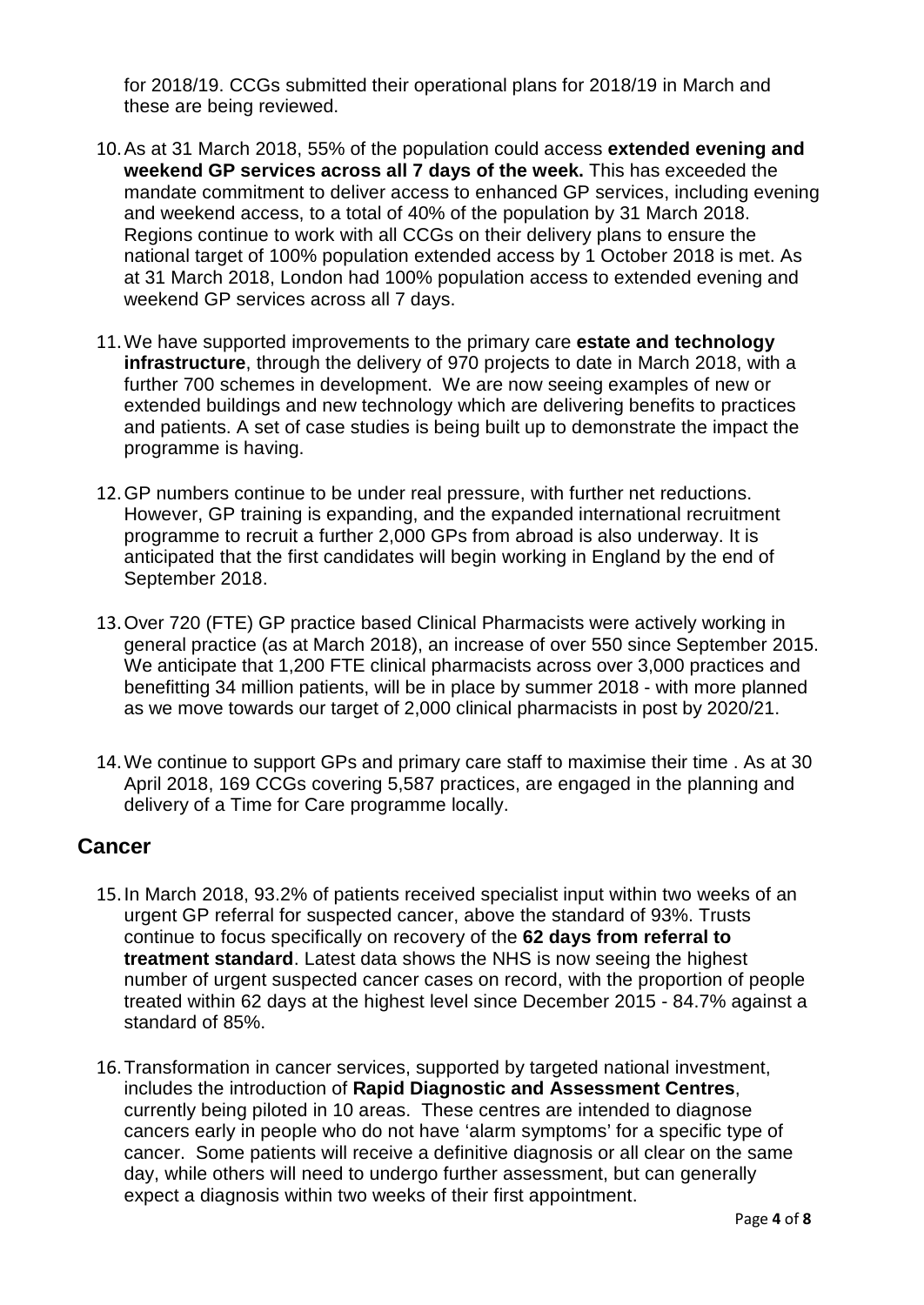- 17.A new **Cancer Waiting Times system** went live on 1 April which allows for a more accurate view of the pathway and enables recording of the new 28 day Faster Diagnosis Standard (to be monitored from 2020).
- 18.Guidance on the implementation of **three accelerated pathways (lung, prostate and colorectal)** has been published, to support the refresh of operational plans for 2018/19 requirement that they are implemented across the country by March 2019. The guidance documents take the latest research and best practice to set out routes to diagnosis in 28 days. For example, the prostate pathway guidance uses the outputs of the Prostate MRI Imaging Study (PROMIS) trial, conducted by University College London, which showed twice as many prostate cancers identified and up to one in four men avoiding an unnecessary biopsy.

### **Mental health**

- 19.Delivery of the Five Year Forward View for Mental Health remains **on track.** There are robust local assurance processes for delivery of mental health standards in 2018/19, with the Planning Guidance including the requirement that all Clinical Commissioning Groups (CCGs) must meet the Mental Health Investment Standard. This means CCGs must increase investment in mental health in-line with the overall increase in funding allocation in 2018/19.
- 20.A second wave of community **perinatal mental health** funding has been announced which will allow pregnant and new mothers experiencing mental health difficulties to access specialist perinatal mental health community services in every part of the country by April 2019. Over 7,000 additional women accessed specialist perinatal care as of March 2018, exceeding the national target of an additional 2,000 women accessing these services in 2017/18.
- 21.The rolling-quarterly **Improving Access to Psychological Therapies** (IAPT) access standard was 3.95% nationally in February 2018 against a provisional target of 4.20%; however, the annualised access standard of 16.8 % is expected to be met by the end of the 2017/18 financial year. We are on track to achieve the ambition of 19% people with common mental health conditions accessing psychological therapies by the end of 2018/19, and 25% by the end of 2020/21. The rollingquarterly recovery target of 50% was met with a rate of 50.9%. In February 2018, 89.3% of people finished treatment having waited less than six weeks to enter treatment (against a standard of 75%) and 98.7% of people finished treatment having waited less than 18 weeks to enter treatment (against a standard of 95%).
- 22.At the end of March 2018, the diagnosis rate for **dementia**, which is calculated for people aged 65 and over, was 67.5%. This is above the ambition that at least twothirds (66.7%) of people living with dementia receive a formal diagnosis. The standard has been consistently achieved since July 2016.
- 23.The most recent data (quarter four, 2017/18) shows the proportion of **children and young people accessing treatment for eating disorders** within four weeks for routine cases was 80%. The proportion of children and young people accessing treatment within one week for urgent cases was 79%, up from 77% in quarter three. The programme is on track to achieve 95% for routine and urgent cases by 2020/2021.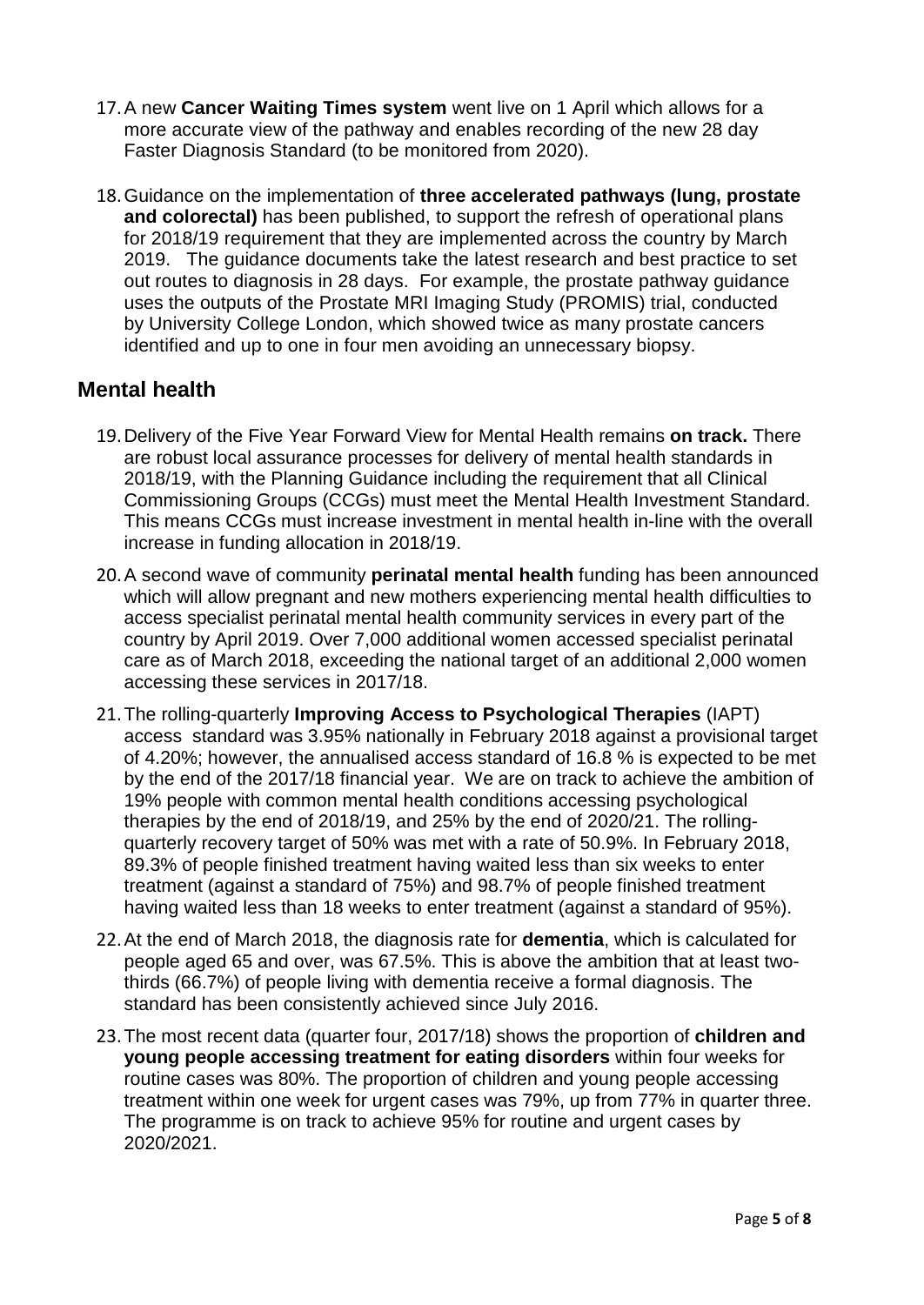24.The national standard for people starting treatment for **Early Intervention in Psychosis** (EIP) within two weeks was exceeded, 75.9% achieved nationally in March 2018 against a standard of 50% . Ongoing improvement is underway to ensure that patients are able to have access to the full range of NICE recommended treatment and support once they have been allocated a care co-ordinator within an EIP team.

# **Elective Care**

- 25.**Referral to treatment time** (RTT) performance in March 2018 was 87.2% (excluding estimates for non-reporters), which was down from 87.9% in the previous month. The number of RTT patients waiting to start treatment (including estimates for non-reporting trusts) was just over 4 million, an increase of 5% on the previous year.
- 26.In 2018 we are continuing our work to reduce avoidable demand for elective care and implementing interventions to ensure that patients are referred to the most appropriate healthcare setting, first time. These include:
	- **Implementation of musculoskeletal (MSK) Triage services.** As at **March 2018** 158 out of 197 (approximately 80%) of CCGs had established compliant MSK Triage services to ensure patients access the most appropriate services and receive personalised decision making about their treatment plans, which can reduce MSK referrals to hospital;
	- **Providing guidance for specialty based transformation** to support improvements in the design of patient pathways starting with gastroenterology and musculoskeletal/orthopaedic services and moving to diabetes, dermatology and ophthalmology services;
	- **National rollout of capacity alerts** on the NHS electronic referral services (e-RS). Putting in place capacity alerts on e-RS has been shown in pilot sites to reduce referrals for certain specialties to hospitals with little capacity and steer referrals instead to hospitals more able to meet the demand.

# **Integrating care locally**

- 27.The most mature local health and care partnerships are making major steps in their journey to become integrated care systems (ICSs). In April, these systems submitted single system operating plans showing how individual organisations' plans reflect system-wide priorities. NHS England and NHS Improvement are supporting local leaders to refine these plans, and will authorise the first group of 'live' systems and a further group of 'shadow' systems over the coming weeks. There is strong appetite among STPs to join future cohorts; we intend that integrated care systems will serve one in five people in England by March 2019, rising to one in three by 2020.
- 28.Over the past year, NHS regulators and system leaders together designed policies to help ICSs broaden and deepen collaboration. These include a new financial framework to promote collaborative whole-system decision-making, an oversight model devolving freedoms to manage financial and operational performance, and options for system design and governance.